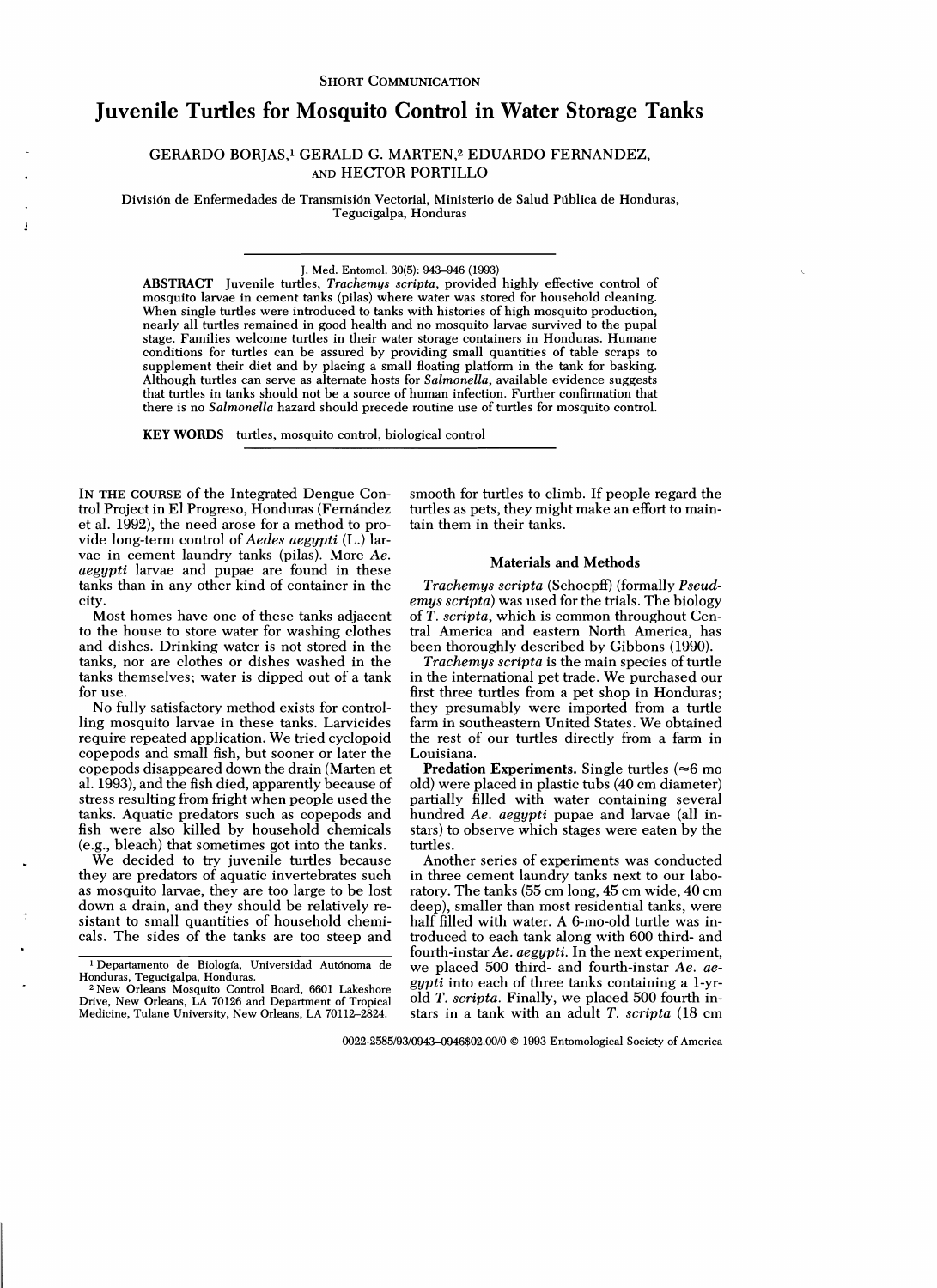carapace length) from a turtle farm. In all experiments, time for the turtles to eat larvae was observed.

Another experiment was conducted in the same three tanks after the first experiments were completed. The purpose of the second experiment was to see how the turtles responded to Ae. *aegypti* larvae that hatched from eggs as they would in a real laundry tank. A single 6-mo-old turtle was placed in each of three tanks along with 500 *Ae. aegypti* eggs. Each tank was nearly full of water (but not full enough to allow the turtles to escape), and each tank contained some leaves to provide food for the larvae. The number of larvae in each tank was counted 7 dafter introducing the eggs, a time when most of the larvae would reach fourth instar. The same procedure was followed simultaneously with three control tanks without turtles.

Additional predation experiments were conducted in three laundry tanks at people's homes. The size of these tanks  $(\approx 150 - 190)$  cm long, 90 cm wide, 85 cm deep) was typical of most homes in the city. The purpose was to see how the turtles would perform in tanks that were used on a regular basis. We selected tanks with a history of large numbers of *Ae. aegypti* larvae.

Immediately before the experiments at people's homes, we removed naturally occurring larvae or pupae from the tanks, counted, and discarded them. Then a 6-mo-old turtle and a known number of first-instar *Ae. aegypti (250* 400 larvae) were introduced to each tank. The larvae were monitored on a daily basis until all of them disappeared or emerged as adult mosquitoes. The same procedure was followed with a control tank that did not have a turtle.

Field Trials. We selected six residential tanks for our first set of field trials. Each of the tanks had a history of large numbers of mosquito larvae, mostly *Ae. aegypti* but also some *Culex* spp. We started the trials by counting the number of naturally occurring mosquito larvae and pupae in each tank and introducing a 6-mo-old turtle, leaving the larvae and pupae in the tank with the turtle. The housewives then used the tanks in a normal fashion. No special care was provided for the turtles except to ensure they were not lost when a tank was cleaned.

The numbers of larvae and pupae in each tank were counted on a weekly basis for  $\approx 2$  mo. At each inspection, the turtle was examined to see if it appeared to be in good health. Two tanks without turtles in the same neighborhood were monitored at the same time as controls.

In the second set of field trials, we introduced single 8-mo-old turtles to 30 residential laundry tanks and subsequently inspected the tanks for mosquito larvae on a monthly basis. We placed a small floating platform in each tank so the turtles could climb out of the water. Housewives reported that the platforms were used frequently.

Each platform was a piece of Masonite fiberboard  $(10 \text{ by } 15 \text{ cm})$  held near the edge of a tank by a vertical wire hooked over the top of the tank and extending to the bottom of the tank through a hole in the middle of the platform.

The weight and shell length of the turtles was measured once every 3 mo. At the same time, each turtle was held in a plastic bowl with 50 ml of water for 3 d. This water containing turtle feces was analyzed for the presence of *Salmonella* by a specialist laboratory.

*Salmonella* Experiment. The purpose of this experiment was to observe the quantity of *Salmonella* in a tank that contained a *Salmonella*infected turtle. Several 4-mo-old *T. scripta* (produced on a farm from eggs not treated to eliminate *Salmonella)* were held in plastic bowls with 50 ml of water for 3 d to collect their feces for *Salmonella* analysis. A turtle, identified by this procedure to be strongly positive for *Salmonella,* was placed in a tank (190 by 85 by 85 cm) at the laboratory. The tank was filled with fresh tap water (without chlorine), and the turtle was fed by placing about five grains of rice in the tank each day and several thousand fourth-instar *Ae. aegypti* each week. The water in the tank was not changed.

One-liter water samples were taken from the tank 2 and 4 wk after introducing the turtle and analyzed for *Salmonella.* The turtle was removed from the tank at the end of the fourth week, and its feces were collected in 50 ml of water for 3 d and analyzed for *Salmonella.* One week later, feces were again collected and analyzed.

#### Results

Predation Experiments. When observed in the plastic tubs, 6-mo-old turtles ignored first-instar *Ae. aegypti.* They ate second instars and fed particularly vigorously upon third and fourth instars and pupae.

When third and fourth instars were placed in the three small tanks with 6-mo-old turtles, every turtle ate the 600 larvae in <20 min. The l-yr-old turtles consumed their 500 larvae within 30 min. The adult turtle also ate all the larvae but less quickly than the juvenile turtles; several hours were needed for it to eat the 500 larvae.

When 500 eggs were placed in the small tanks at the laboratory with 6-mo-old turtles, 85% of the eggs hatched within 1 d. No larvae survived in the tanks with the turtles. An average of 285  $\pm$ 56 (mean  $\pm$  SE) larvae was present in the three control tanks at the end of 7 d.

Similarly, none of the larvae introduced to the three residential tanks with turtles survived to the fourth instar; 16% of the larvae in the control tank completed their development to the pupal stage.

Field Trials. The tanks used for the first field trials contained large numbers of*Ae. aegypti* lar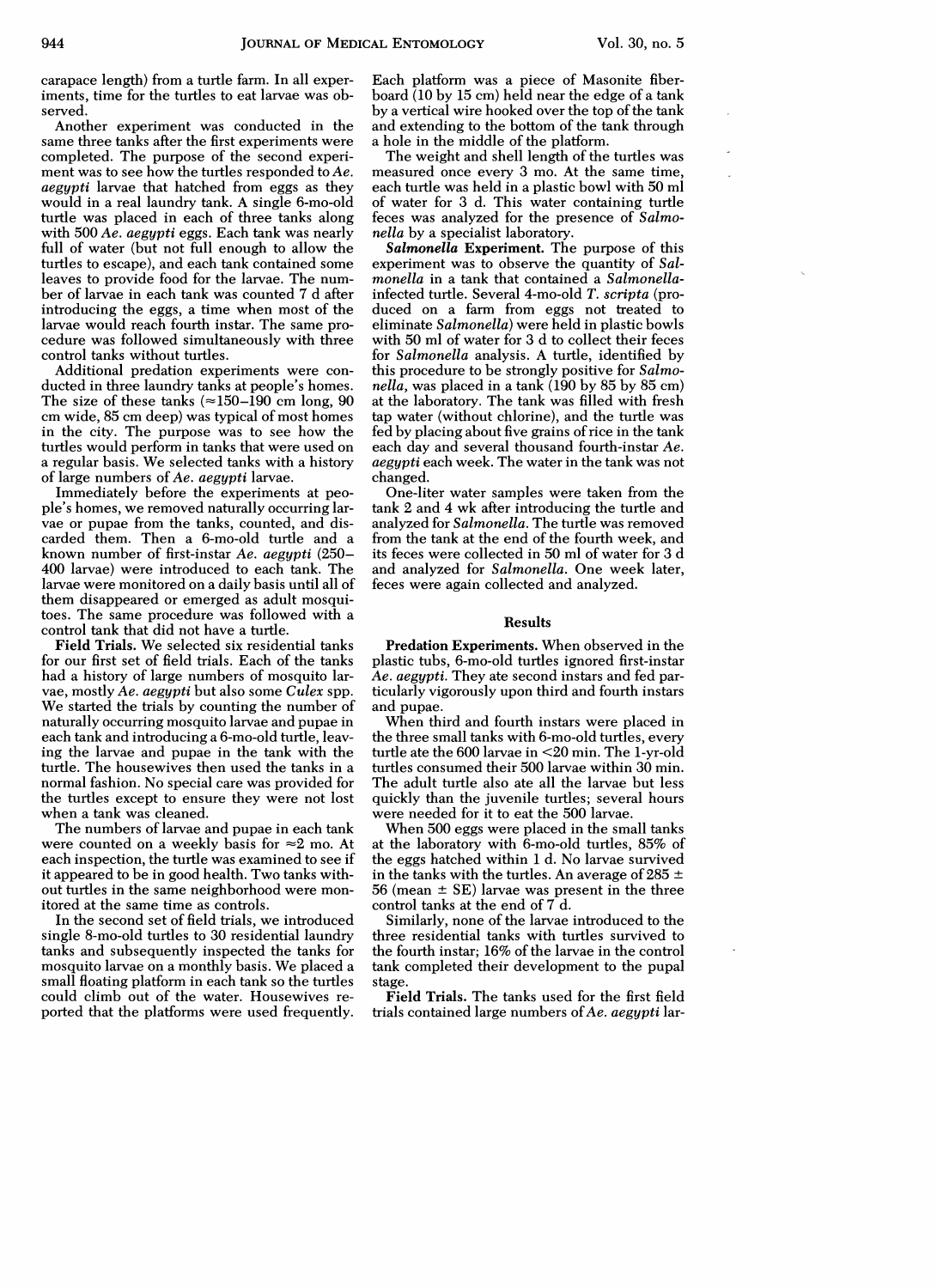| Parameter                       |               | With turtle Without turtle |
|---------------------------------|---------------|----------------------------|
| No. tanks                       |               |                            |
| Initial no. larvae <sup>a</sup> | $108 \pm 50$  | $80 \pm 57$                |
| Initial no. pupae <sup>a</sup>  | $12 \pm 4$    | $4 \pm 4$                  |
| Total no. inspections           | 33            |                            |
| No. 3rd and 4th instar          |               |                            |
| larvae <sup>b</sup>             | $0.2 \pm 0.1$ | $67 \pm 30$                |
| No. pupae $b$                   |               | $36 \pm 35$                |

 $a$  Number (mean  $\pm$  SE) of larvae or pupae naturally present

in tanks immediately before turtles were introduced.  $b$ Number (mean  $\pm$  SE) of larvae or pupae present in tanks during monitoring period.

vae and pupae before the turtles were introduced (Table 1). Third and fourth instars in tanks with turtles were reduced by more than 99% compared with larvae in control tanks. We never observed pupae in a tank with a turtle. After the turtles were removed at the end of 2 mo, the tanks once again contained large numbers of larvae and pupae.

The turtles were well received by the people. Many gave the turtles names, expressed affection for them, and took precautions to prevent their loss. Most of the turtles received nutritional supplementation from bits of food that fell into the water when dishes were washed, or from table scraps (e.g., a piece of tortilla or a few grains of rice) that were thrown into the tank for the turtle from time to time. The turtles in the first field trials, which did not have platforms for basking, appeared to remain in normal health throughout the 2 mo of observation.

The turtles in the second field trials were also effective in controlling mosquitoes. Thousands of *Ae. aegypti* hatched in the tanks with these turtles, and no pupae were observed during 6 mo of monitoring. (Results from the second field trials are not reported in detail because they are still in progress.)

Forty-seven percent of the turtles in the second field trials disappeared from their tanks during the 6 mo following their introduction. Presumably, most of them escaped, although some may have been stolen. Only one turtle died during the 6-mo period; a box of detergent (with bleach) was accidentally spilled into its tank. With one exception (a turtle that grew little and appeared sick), the turtles appeared to be in normal health. The growth in length of different turtles ranged from 1.6 to 5.3% per month (averaged over the 6-mo period). Weight growth ranged from 8 to 20% per month. None of the turtles tested positive for *Salmonella.* 

*Salmonella* Experiment. No *Salmonella* were detected in the tank water sampled 2 and 4 wk after introducing a *Salmonella-infected* turtle. No *Salmonella* were detected in the turtle feces collected at the end of the experiment. None of

Table 1. Mosquito larvae and pupae observed in laun-<br>dry tanks (pilas) after introducing turtles<br>tank as food for the turtle survived to the adult tank as food for the turtle survived to the adult stage.

### **Discussion**

The use of juvenile turtles appears to be a convenient, effective, and long-lasting method of biological control for mosquito larvae in laundry tanks. Our turtles ate large numbers of second to fourth instars in the laboratory experiments, and no larvae were known to survive to the pupal stage in field trials. Because our adult turtle also ate mosquito larvae, we can expect turtles to continue providing effective mosquito control as they become older.

Escape is the most significant limiting factor when using turtles for mosquito control. A tank cannot be filled to the top or a turtle will quickly escape. It should be possible to reduce the escape rate substantially by drilling a small hole a few inches below the top of each tank to prevent it from filling completely.

Tanks are a humane habitat for turtles if they have a small floating platform for basking. The turtles could develop shell or skin problems if they never leave the water. It is also important that the turtles get enough food. Families should be encouraged to provide table scraps on a regular basis, although foods (e.g., chicken) that might be contaminated with *Salmonella* should be avoided. Food supplementation does not interfere with turtle predation on mosquito larvae.

It should not be difficult to establish a supply of turtles for mosquito control. Commercial turtle farms in the southeastern United States produce several million *T. scripta* each year. Any country that wants turtles for mosquito control should be able to produce adequate numbers of a native variety at low cost.

The importation of turtles for mosquito control is an ecologically sensitive matter. We imported a small number of *T. scripta* for our field trials because *T. scripta* is native to Honduras, and large numbers of imported *T. scripta* are present because of the pet trade. Non-native species should not be imported for mosquito control because they could damage native fauna if they escape. Wild-caught turtles should not be used because natural populations could be depleted, and turtles from nature might be infected with *Salmonella.* 

Turtles can serve as alternate hosts for *Salmonella* that cause human gastroenteritis (Lamm et al. 1972, D'Aoust et al. 1990), but they cannot serve as hosts for *Salmonella* that cause typhoid. The turtles in our field trials came from turtle farms where the eggs were treated with an antibiotic to eliminate *Salmonella.* The treatment is simple, inexpensive, 100% effective, and applied by commercial turtle producers to millions of eggs every year (Michael-Marler et al. 1983, Siebeling et al. 1984).